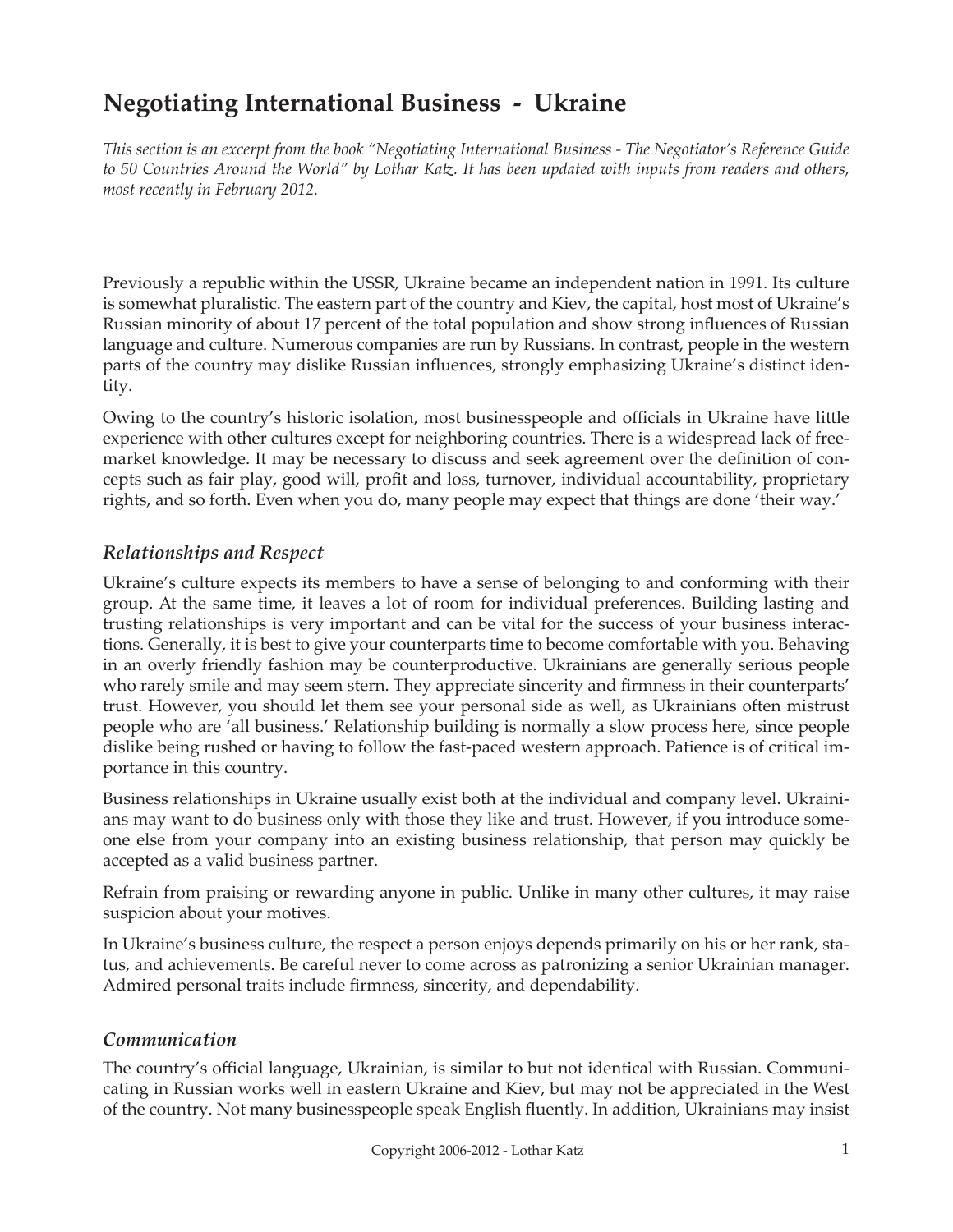that they understand everything you said even when this is not really the case. It may be necessary to have an interpreter. Ask beforehand whether an interpreter should be present at a meeting. However, keep in mind that even some interpreters may not speak and understand English at a fully proficient level. It may be in your best interest to bring your own interpreter, rather than depending on one provided by the Ukrainians, to ensure an unbiased translation. When communicating in English, speak in short, simple sentences and avoid using slang and jargon. It will help people with a limited command of English if you speak slowly, summarize your key points often, and pause frequently to allow for interpretation.

People in this country usually speak softly. They may occasionally raise their voices to make a point. While celebrations and social events can get very noisy, being loud may reflect poorly on you in most business settings. People generally converse while standing around two to three feet apart.

Communicating with Ukrainians can be anything from very direct to rather indirect. On one hand, they may say 'no' frequently. In contrast, people may say things they think you want to hear as a way to lure you into a business deal.

Ukrainians keep physical contact infrequent. Avoid touching other people. While several gestures may be used, be careful to control your own. Slapping the open hand over a fist is a vulgar gesture in Ukraine, as is putting the thumb between index and middle finger in a fist. Standing with your hands in your pockets may be considered rude. The thumbs-up gesture is positive as it signals approval. Eye contact should be very frequent, almost to the point of staring, as this conveys sincerity and helps build trust.

### *Initial Contacts and Meetings*

Choosing a local intermediary who can leverage existing relationships to make the initial contact is useful. Assuming you identified someone who is respectable and trustworthy, this person will help bridge the gap between cultures, allowing you to conduct business with greater effectiveness. In addition, the person's help in getting things organized can be very important in Ukraine's sometimeschaotic business environment.

Negotiations in Ukraine can be conducted by individuals or teams of negotiators. Teams should be well aligned, with roles clearly assigned to each member. Ukrainians may be very good at exploiting disagreements between members of the other team to their advantage.

If possible, schedule meetings at least two to three weeks in advance. Since Ukrainians want to know whom they will be meeting, provide details on titles, positions, and responsibilities of attendees ahead of time. It is unlikely that you will meet the top executive of an organization at the first meeting, so be prepared to deal with subordinates. They may have significant influence over the final decision. Confirm your meeting several times, and be prepared for your counterparts to cancel or postpone meetings with little or no notice. Unless you are sure that your counterparts are sufficiently fluent in English, keeping your correspondence in Ukrainian is strongly advisable.

While meetings may start considerably late, Ukrainians generally expect foreign visitors to be punctual. Being late by more than 10 to 15 minutes without having a valid and plausible excuse can be an offense. Do not show signs of impatience if you have to wait, even if the other side is an hour or more late.

Ukrainian names are usually given in the order of first name, middle name (derived from the father's first name), family name. In formal situations, the order may revert to family name, first name, middle name. People may sometimes be addressed with all three names. Otherwise, use *Mr./Ms.* plus the family name. If a person has an academic or professional title, always use it instead, fol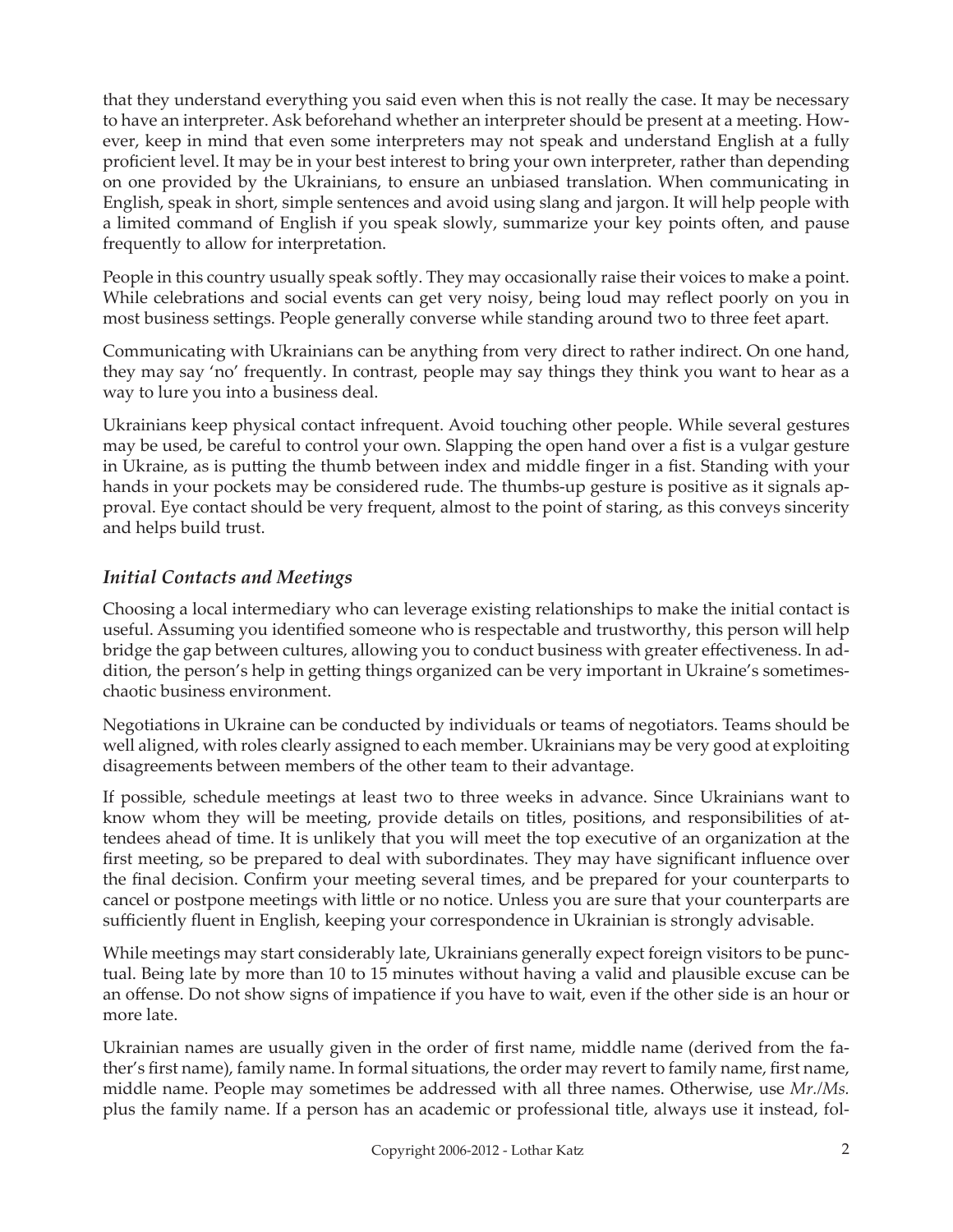lowed by the family name. Do not call Ukrainians by their first name unless they explicitly offered it first. In that case, use a combination of first name and middle name. Introductions are accompanied by firm handshakes.

The exchange of business cards is an essential step when meeting someone for the first time, so bring more than you need. You may not always get one in return. It is beneficial to use cards with one side in English and the other in Ukrainian. In Western Ukraine, do not use one that is in Russian – an English-only card is better in that case. Show doctorate degrees on your card and make sure that it clearly states your professional title, especially if you have the seniority to make decisions. When presenting your card, ensure that the Ukrainian side is facing the recipient. Smile and keep eye contact while accepting someone else's card, then take a few moments to look at it. Next, place the card on the table in front of you or into your card case.

Meetings usually start with some small talk intended to establish personal rapport. Let your counterparts set the pace. The primary purpose of the first meeting is to become acquainted and build relationships. In addition, your counterparts may want to feel you out and assess your and your company's credibility. Remain firm and dignified without being distant, and avoid any patronizing or aggressive behavior. Business may be discussed, but do not try to hurry along with your agenda. It is unrealistic to expect initial meetings to lead to straight decisions.

Ukrainian negotiators may try to convince you that they have the background and experience required to be successful. Businesspeople may exaggerate their capabilities or make questionable promises in order to maintain foreign contacts.

Presentations should be short and concise. Making a good first impression is at least as important as coming with a compelling proposal. It is characteristic of Ukrainians to be pessimistic, though, so a lack of enthusiastic responses should not discourage you. Your presentation materials should be attractive and colorful, with good and clear visuals. Use diagrams and pictures wherever feasible, cut down on words, and avoid complicated expressions. Having your handout materials translated to Ukrainian is not a must, but it helps in getting your messages across.

## *Negotiation*

**Attitudes and Styles -** In Ukraine, the primary approach to negotiating is to employ distributive and contingency bargaining. The buyer is often in a strongly favorable position and may try to push the responsibility to reach agreement to the seller. Given the country's relatively unstable political and economic situation, negotiators may focus mostly on the near-term benefits of the business deal. The primary negotiation style in the country is very competitive and people may become outright adversarial. Most Ukrainians view negotiating a zero-sum game in which one side's gain equals the other side's loss. Negotiations may become more personable and at least a little more cooperative if strong relationships have been established between the parties.

Should a dispute arise at any stage of a negotiation, it is advantageous first to let some time pass to allow things to blow over. Then, you might be able to reach resolution through logical arguing, presenting lots of supporting information, or making a different, though not necessarily better proposal. What you offer may be more valuable to your counterparts than is apparent from their behaviors. Ukrainians have great respect for western expertise, and are easily impressed by size and numbers. Do not underestimate the strength of your negotiating position. In extreme cases, if you cannot seem to get unstuck, try using a mediator, ideally the party who initially introduced you.

**Sharing of Information -** Information is rarely shared freely, since Ukrainians believe that privileged information creates bargaining advantages.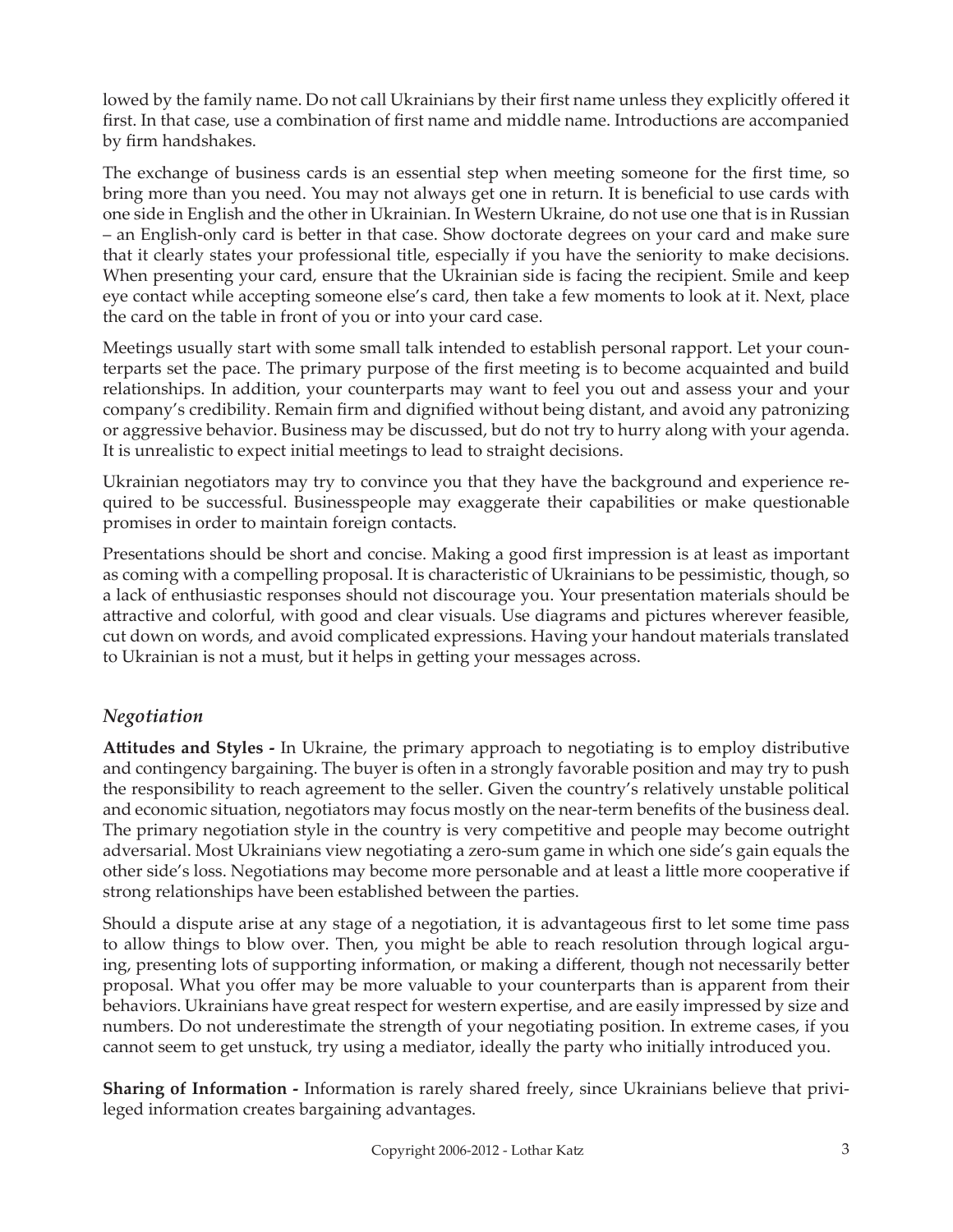**Pace of Negotiation –** Expect negotiations to be very slow and protracted. Especially during the early bargaining stages you may feel that you are making little progress; discussions often stay highlevel for quite some time until your counterparts eventually decide to get down to the details of the deal. Success requires extreme patience in this country.

If your counterparts appear to be stalling the negotiation, assess carefully whether their slowing down the process indicates that they are evaluating alternatives or that they are not interested in doing business with you. More often than not, though, this behavior indicates an attempt to create time pressure or 'wear you down' in order to obtain concessions. Your Ukrainian intermediary may be able to find out why things have slowed down.

**Bargaining –** Some Ukrainians can turn out to be highly skilled negotiators, especially if they were trained by Russians. However, most businesspeople in the country have only limited experience in the field. They may expect to do some bargaining but rarely haggle a lot. None of this makes them easy prey, though. Ukrainians can be extremely patient, persistent, and stubborn negotiators. It can be very difficult to obtain concessions from them. They often view compromise as a sign of weakness and may frequently refuse to change their position unless the other side offers sufficient concessions or shows exceptional firmness. Similarly, they may make minor concessions while asking for major ones in return. Negotiating with Ukrainians inevitably includes much posturing and maneuvering. The best approach is to be polite but remain tough throughout the bargaining process. In addition, try to make your counterparts comfortable since this increases the odds of a successful outcome.

The bargaining stage of a negotiation is usually extensive. In spite of the Ukrainian reluctance to compromise, prices may eventually move by 40 percent or more between initial offers and final agreement. Concessions never come easily. It is not advisable to make significant early concessions, since your counterparts expect further compromises as the bargaining continues.

Deceptive techniques are frequent and Ukrainian negotiators may expect you to use them as well. This includes tactics such as telling lies and sending fake non-verbal messages, pretending to be disinterested in the whole deal or in single concessions, misrepresenting an item's value, or making false demands and concessions. Ukrainians may play stupid or otherwise attempt to mislead you in order to obtain bargaining advantages. Do not take any such tactics personally and consider that your counterparts may not view such behavior as detrimental to the business relationship. Lies may be easy to see through; if in doubt, verify information received from the local side through other channels. Similarly, locals generally treat 'outside' information with caution. 'Good cop, bad cop' may be used on either side of the negotiation table. Ukrainians may also claim limited authority, stating that they have to ask for their manager's approval. More often than not, this might be the truth. However, you may not always be able to force the true decision maker to participate directly in the negotiation, meaning that you may have to accept this indirect negotiation approach.

Ukrainian negotiators often use pressure techniques that include opening with a 'best offer,' showing intransigence, making final or expiring offers, applying time pressure, or nibbling. Final offers may be made more than once and are almost never final. Time pressure can be difficult to counter. If negotiators learn that you are working against a deadline, they may exploit this knowledge to increase the pressure on you to make concessions. Even if you allowed plenty of time, they may suddenly request last-minute concessions and 'take-it-or-leave-it'-type changes near the end of a negotiation. It is important to define in advance what concessions you are willing to make. Ukrainians may often chose to play hardball. It is ok to take a similar stance yourself; otherwise, be patient and wait it out. When using your own pressure tactics, clearly explain your offer and its benefits to your counterpart. Time pressure does not work against them since Ukrainians can be very patient and fatalistic. However, convincing your counterparts to hold the negotiation in the West does give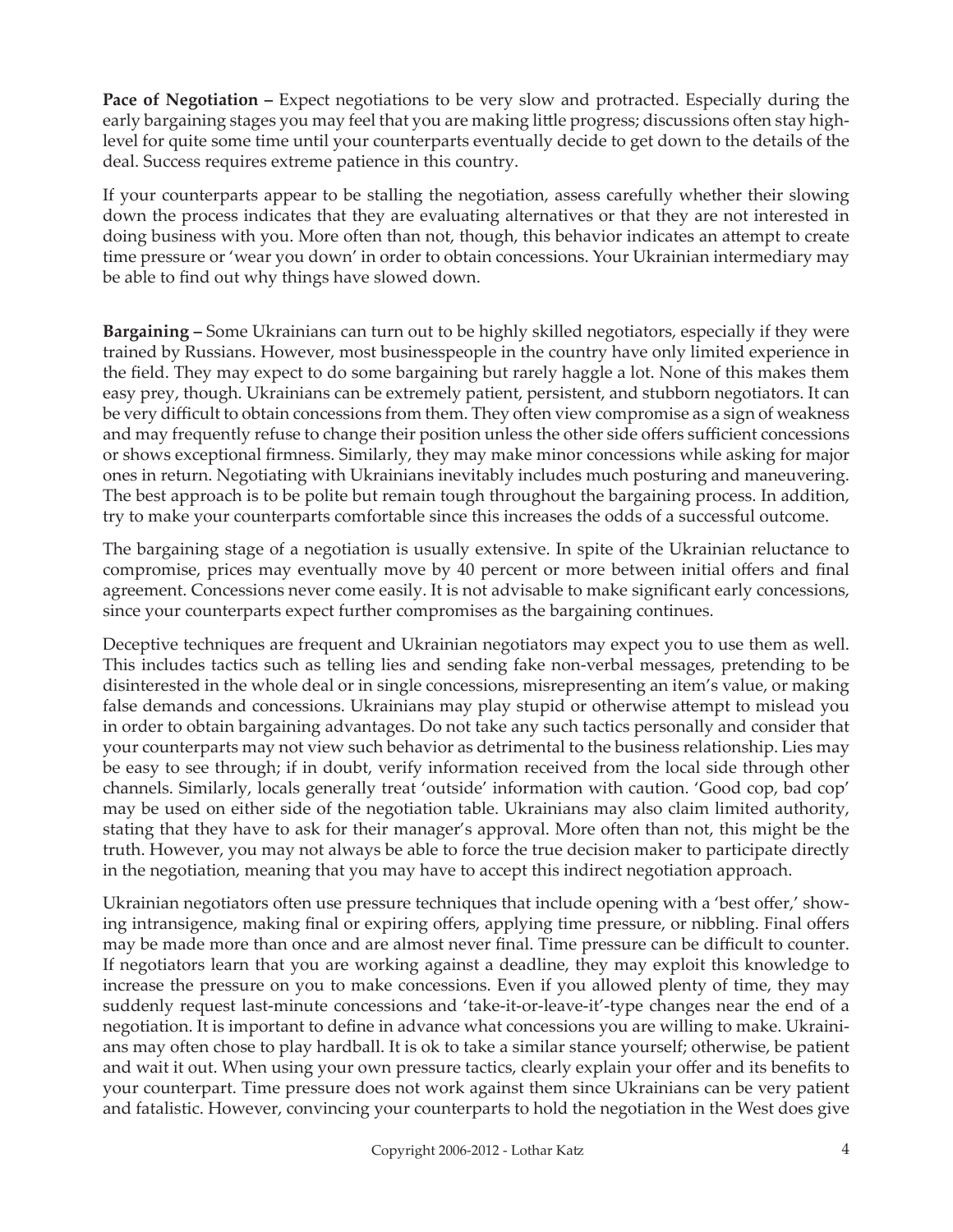you a strong advantage. They will now be the ones under time pressure, which deprives them of a strong negotiation tool.

Though not quite as confrontational as Russians, Ukrainian negotiators may be aggressive or outright adversarial. Extreme openings are frequent as a way to start the bargaining process. Negotiators may make direct threats and warnings, openly display anger or lose their temper, or they may walk out of the room, even several times in a row. While it is ok (and can be quite helpful) to respond in kind, you should be careful not to outdo your counterparts. While maintaining a strong and firm position is respected, it is advantageous to insist at various points that the negotiations emphasize mutual benefits and needs.

Other emotional techniques, such as attitudinal bargaining, attempting to make you feel guilty, grimacing, or appealing to personal relationships, are often used. Ukrainians also resort to defensive tactics. They may change subjects frequently, revisit previously agreed points, introduce all kind of distractions, or ask very direct questions, attempting to take you by surprise. Prepare well for any of these. Promises are not always kept, especially if they were made in social settings away from the negotiation table. Do not get upset over this, since your local counterparts may not consider such promises serious commitments.

As the country is moving from a socialist country to a free-market economy, corruption and bribery have become common in Ukraine's public and private sectors. However, people may draw the line differently, viewing minor payments as rewards for getting a job done rather than as bribes. Keep in mind that there is a fine line between giving gifts and bribing. What you may consider a bribe, a Ukrainian may view as only a nice gift. It may help if you introduce and explain your company's policies early on, but be careful not to moralize or appear to imply that local customs are unethical. In addition, point out that bribery is illegal in Ukraine and could get you into significant trouble.

**Decision Making –** Companies can be quite hierarchical, and people expect to work within clearly established lines of authority. Openly disagreeing with or criticizing superiors is unacceptable. Decision makers are usually senior executives who consider the best interest of the group or organization. While they may consult with others, bosses accept all of the responsibility. Unlike in Russia, where this is very rare, decision-making authority may sometimes be delegated to lower levels in the hierarchy. It is very important to deal with decision makers rather than with subordinates. At the same time, it can be essential to win subordinates' support since they could strongly influence the ultimate decision. Decision making can take a long time and requires patience.

In Ukraine's still-shaky political and economic environment, company decisions are rarely independent of outside influences. Never underestimate the role of government officials and bureaucrats, who may have to support and approve company decisions. Similarly, crime groups have gained significant influence across many industries. It is important to come prepared to deal with these outside forces. In extreme cases, you might be well-advised to withdraw from a negotiation should you feel personally threatened. It can be advantageous to indicate to the Ukrainian side that threats would only motivate you to look for other markets and partners.

When making decisions, businesspeople usually consider the specific situation rather than follow universal principles. Personal feelings and experiences may weigh more strongly than empirical evidence, objective facts, and even laws. Ukrainians are often reluctant to take risks. If you expect them to support a risky decision, you may need to find ways for them to become comfortable with it first. You are much more likely to succeed if the relationship with your counterparts is strong and you managed to win their trust.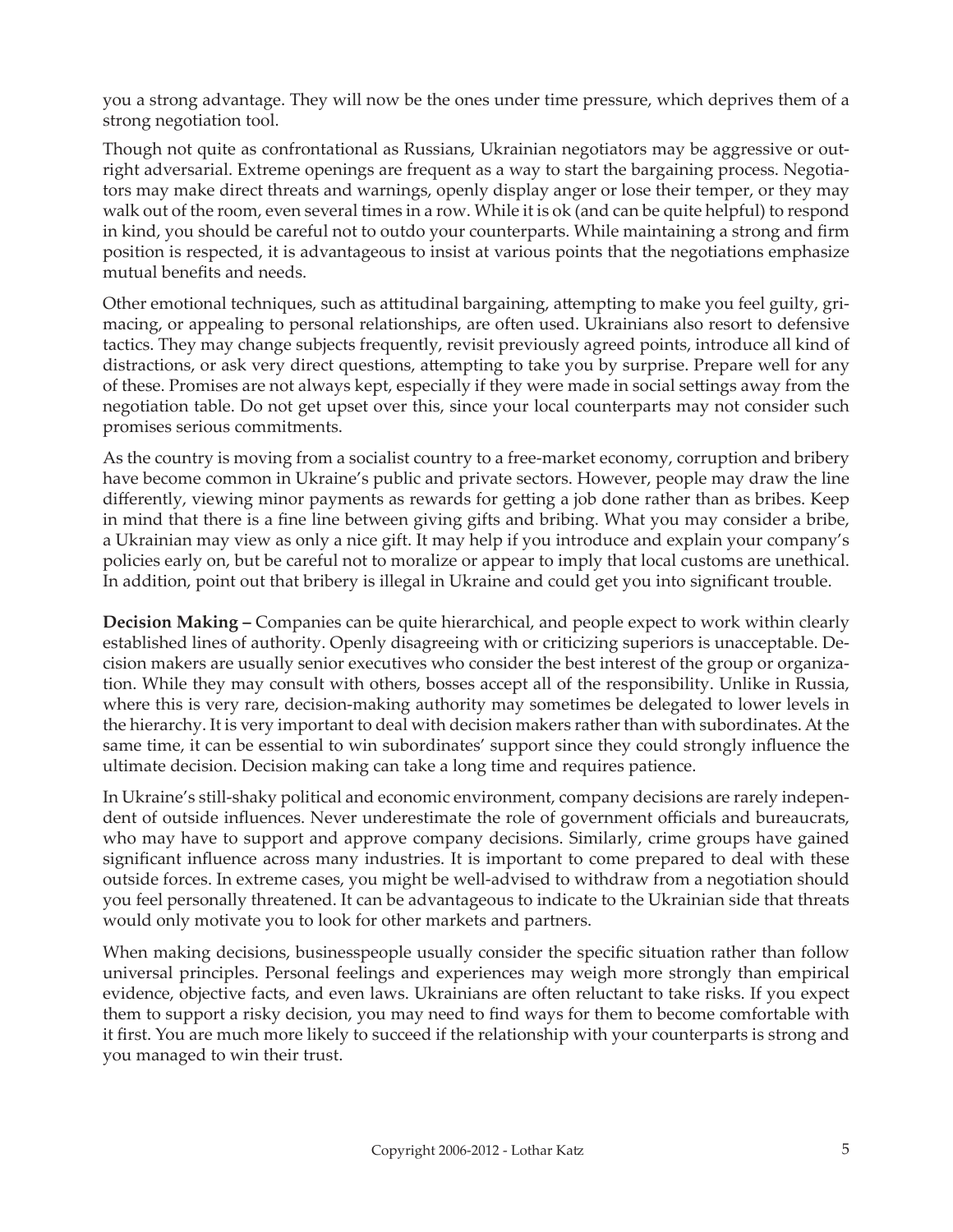# *Agreements and Contracts*

Capturing and exchanging written understandings after meetings and at key negotiation stages is useful since oral statements are not always dependable. The Ukrainian side may insist on having a *protokol* (meeting minutes) signed by both parties at the end of a meeting. It serves to record what was discussed, is not a contract, and should not be mistaken for a final agreement. Any part of an agreement may still change significantly before both parties sign the final contract.

Written contracts should be clear and concise, without too many detailed terms and conditions. Signing the contract is important not only from a legal perspective, but also as a strong confirmation of your Ukrainian partners' commitment. Including an arbitration clause in a neutral country, for instance Sweden, is wise. Your counterparts may request that details of the contract be kept secret.

Your legal rights may not be enforceable, while local companies often have a better chance in court (or find ways to circumvent laws). You should definitely consult a local legal expert, ideally throughout the negotiation or at the very least before signing a contract. For the time being, it is wise to recognize that the country's legal system is in a transitional mode, so be prepared for laws to change on short notice. Even local businessmen may not be very familiar with applicable laws and regulations. Because of that, bringing an attorney to the negotiation table may not help much, while it could make the negotiation even tougher.

After signing the contract, invite your counterparts to a lunch or dinner to celebrate the beginning of a long-lasting personal and business relationship. This will help your local partners to see you not only as a business partner, but also as a trustworthy contact.

Contracts alone are not dependable. Ukrainians may continue to press for a better deal even after a contract has been signed, or they may ignore some of its terms. Your best chance to ensure that your partners follow through on their commitments is to stay in regular contact and nurture the relationship throughout your business engagement.

#### *Women in Business*

Ukraine is still a male-dominated society. While many women are working and a few have made it into senior positions, most are still struggling to attain positions of similar income and authority as men. As a visiting businesswoman, emphasize your company's importance and your role in it. This will be even more effective if you can get a male colleague to explain these aspects while emphasizing that women are treated differently in your home country. A personal introduction or at least a letter of support from a senior executive within your company may also help.

Female business travelers should exercise caution and act professionally in business and social situations. It is possible that you will face offensive humor or remarks with sexual connotation. While these are usually best ignored, it may sometimes help to point out that such comments are not practiced in your home country. Displaying confidence and some degree of assertiveness can be effective, but it is very important not to appear overly bold and aggressive.

## *Other Important Things to Know*

Conservative attire is important when doing business here. Male business visitors should wear suits with neckties on most occasions. While you do not want to appear 'over-dressed,' make sure shoes and suit are in good condition.

Business lunches and dinners are very common, and evening entertainment can be lavish. These events frequently include heavy alcohol consumption and are very important as they help advance